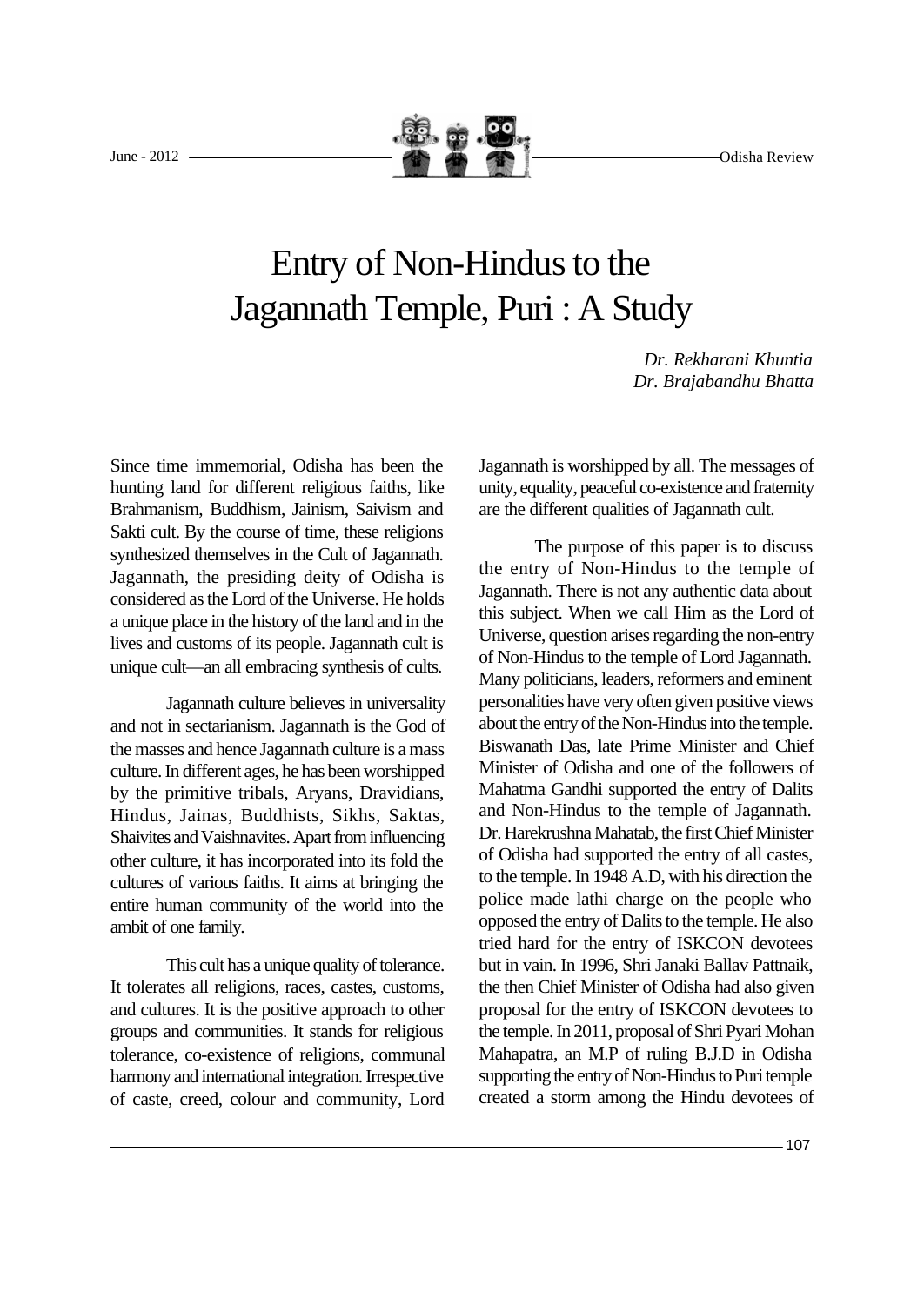Odisha Review June -  $2012$ 

Odisha. He also apologized that, he had no intention to hurt the sentiments of Hindu devotees.

There are many examples of the non-entry of Non-Hindu into the Jagannath temple. In 13th century A.D. when saint Kabir, one of the pioneers of Bhakti Movement had come to Puri, he was not allowed to enter the temple due to his wearing of dress like Muslim. In that night, Lord Jagannath had given direction to one of the Sevayats in dream about the service of Kabir. Again in 1508 A.D; Nanak, the guru of Sikhs had come to Puri with his Muslim follower Mardhani. The Sevayatas of Puri had not allowed them to enter the temple. But Lord heard the prayer of the devotees with the request of Lord in the dream, the Raja of Puri allowed them to enter to the temple. But after that day the Sikhs were not allowed to enter into the temple.

Lord Curzon became the Viceroy of India in 1899 A.D. He had very much interest to know about the geography, history, and archaeology of India. But in 1900 A.D when he went to Puri, he was not allowed to enter into the temple of Jagannath. In 1934 A.D, when Mahatma Gandhi and his follower Binoba Bhabe wanted to enter the temple with their Muslim, Christian and Dalit followers, they were not allowed. They protested against it before the Lions' Gate. Noble laurate Rabindranath Tagore was also not allowed to enter the temple of Puri. In 1945 A.D Dr. B.R. Ambedkar, founder of Constitution of India and crusader of depressed classes had come to Puri in the month of July. But he was not allowed. In 1984 A.D, Smt. Indira Gandhi the Ex-Prime Minister of India was not allowed to enter the temple of Puri because she had married a Persian Firoze Gandhi. In 2005 A.D, the queen of Thailand Mahachakri Siridharan had come to Odisha but as she was the follower of Buddhism, she was not allowed to the temple. In May, 2006

A.D, a citizen of Switzerland named Elizabeth Jigler, who had donated 1.78 crore money to the temple of Puri was not allowed to enter into the temple because she was a Christian. In 1977 A.D. Bhakti Vedanta Swami Pravupada, one of the founders of ISKCON movement had come to Puri. Through his devotees were not allowed to enter the temple, he also declared not to enter the temple.

The most interesting and distinguishing visit to Lord Jagannath temple after the Independence was of Babu Jagajiban Ram, Union Minister who belonged to the Scheduled Caste; but nobody resisted his visit. Then the Brahmo Samaj followers were not allowed to enter the temple. In this matter the Pandits of Muktimandapa Sabha had consulted Niladrij Mahodaya, Bamadeva Samhita and Matsya Purana and arrived the decision that the followers of the Brahmo Dharma followed a Dharma having no sanction of the Vedas. They do not observe any caste system. They dine together irrespective of caste difference. These habits of life are against the Vedic principles and the traditions which govern the management of the temple of Lord Jagannath so they had been forbidden to enter the temple. But at present they are allowed to the temple because a sense of liberal view prevails among the Hindus. There was also some laws for the Hindus who had been to foreign. Those who have been to overseas for prosecuting their studies and in obedience to the unavoidable order of the Government and at the time of emergency which do not amount to pleasure trip to the islands across the sea and on returning home now have undergone ritual purification and are readmitted to our society- and can enter to the temple. But this decision is not enforced by Mukti Mandapa any more. Another liberal view of Mukti Mandapa Sabha was it allowed Brahmins to act as priests in the houses of Scheduled Caste population.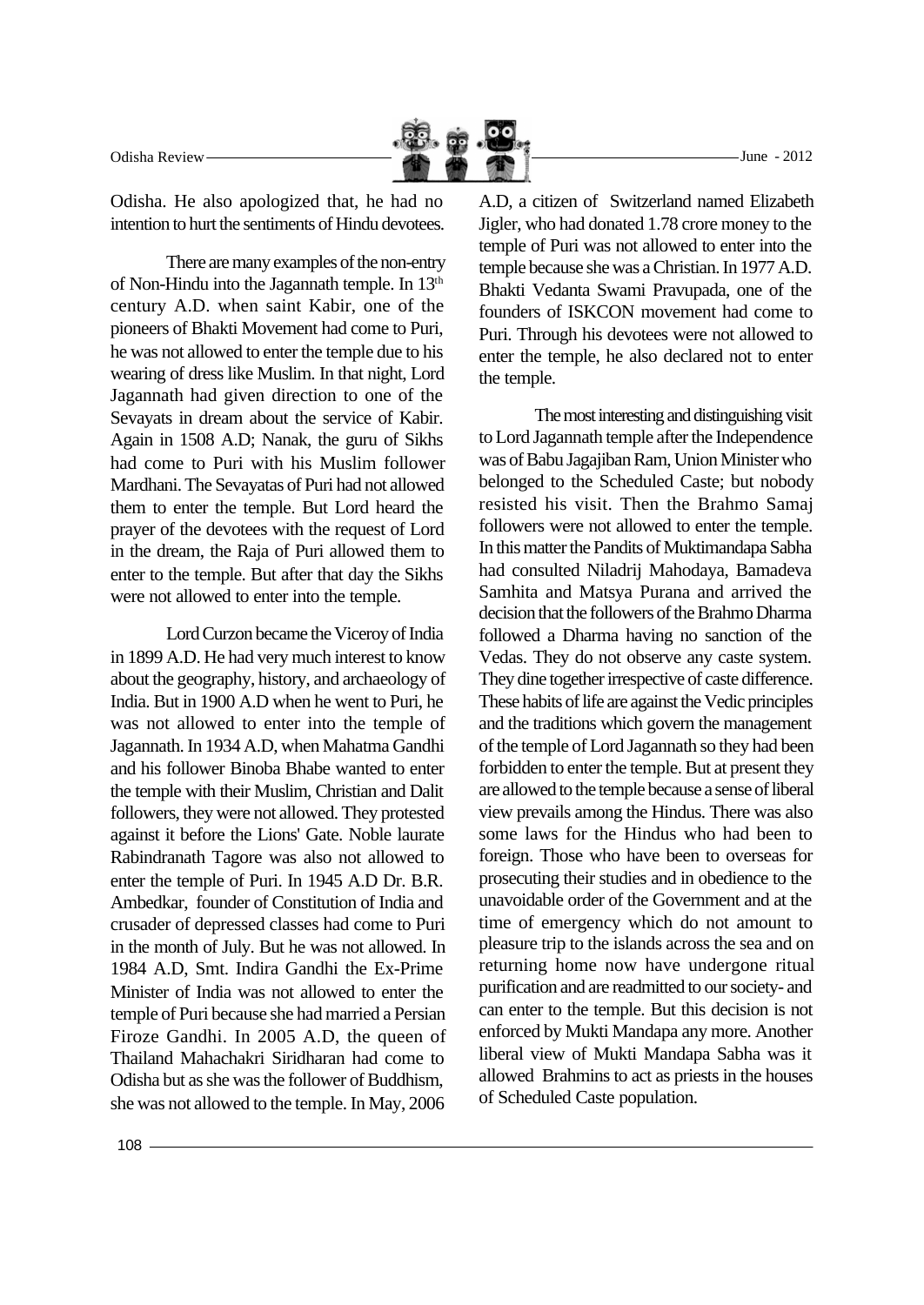June - 2012 Odisha Review

But one surprising thing is that Sri Dayamata, an American Lady, successor of Sri Sri Paramahansa Yogananda, head of the Yogada Satsanga Math was the first Hindu convert who visited the inner sanctum of Lord Jagannath temple of Puri on Feb. 7 1959 along with ,the then Gajapati Maharaja of Odisha. Here question arises when many great men of India had not been allowed to enter the temple of Puri, how the law now changed in case of an American lady. Her appeal to the Mukti Mandap to allow her entryto the temple was granted because at that time, after many discussions among the Pandits and the priests, the law had been changed to allow; foreign born Jagannath devotees to enter the temple. Hence there are certain regulations in connection with the entry to the world famous temple.

But regarding this right of Hindu converts, a decision taken by Mukti Mandap Sabha in March 1986 is noteworthy. It says that, if a person of a famous religion accepted Hinduism and maintained the Hindu way of life would be accepted as a Hindu and be permitted to enter the Jagannath temple. But as far as the entry of foreigners and Non-Hindus is concerned, the Mukti Mandap strongly denies it.

Before the construction of present day Mukti-Mandap, there was one in front of the southern side of the main temple, which played a vital role in religious and cultural affairs of the state. The great Pandits like, Murari Mishra, who composed 'Anargha Raghava' and Krishna Mishra, the author of 'Prabodha Chandrodaya' proved their talent and merit on this Mandap. According to tradition, convert Kalapahada, before his invasion of Odisha, had come to Puri and sought the permission of Mukti Mandap to come back to Hindusim which was turned town by the Mandap.

This proves the existence of Mukti Mandap is considered as the assembly to decide the Prayaschitta or rectification of sinful acts. In the beginning of  $16<sup>th</sup>$  century, during the rule of Prataprudra Deva, eminent scholars like Balabhadra Rajaguru and Purandara Puri were delivering valuable religious decisions on this Mandap. Hence, without any doubt it can be asserted that there was a Mukti Mandap earlier before the present structure was built by Gaurarani, wife of Mansingh (the general of Akbar). However, the date of the construction of the old one can not be ascertained due to lack of any authentic proof.

After all, the Mukti Mandap plays a vital role in administration of the temple. Any dispute arising out of religious matters with regard to worship of Gods is referred to this Council and the head of the Pujapandas is consulted before declaration of any verdict. Now there is a Secretary of Mukti Mandap, who has been given importance in management. The final authority is vested in the Temple Management Committe and the Secretary maintains the systems of this Mandap.

In temple administration and policy decision, there is a hierarchy of management from top to bottom level. At the top level, Jagatguru Sankaracharya, Mukti Mandap Pandit Sabha, Rajguru Parichha, Minister in charge of the temple administration, Gajapati of Puri are involved. They guide the Sevayatas, the second strata of temple management is directly connected with execution of the decisions of Advisory Council and implementation of "Record of Rights" and other official documents. Accourding to "Sri Jagannath Temple Act', passed in 1955 and subsequent amendments, a Committee with the chairmanship of Gajapati Maharaja and chief of administration, District Collector, representatives of different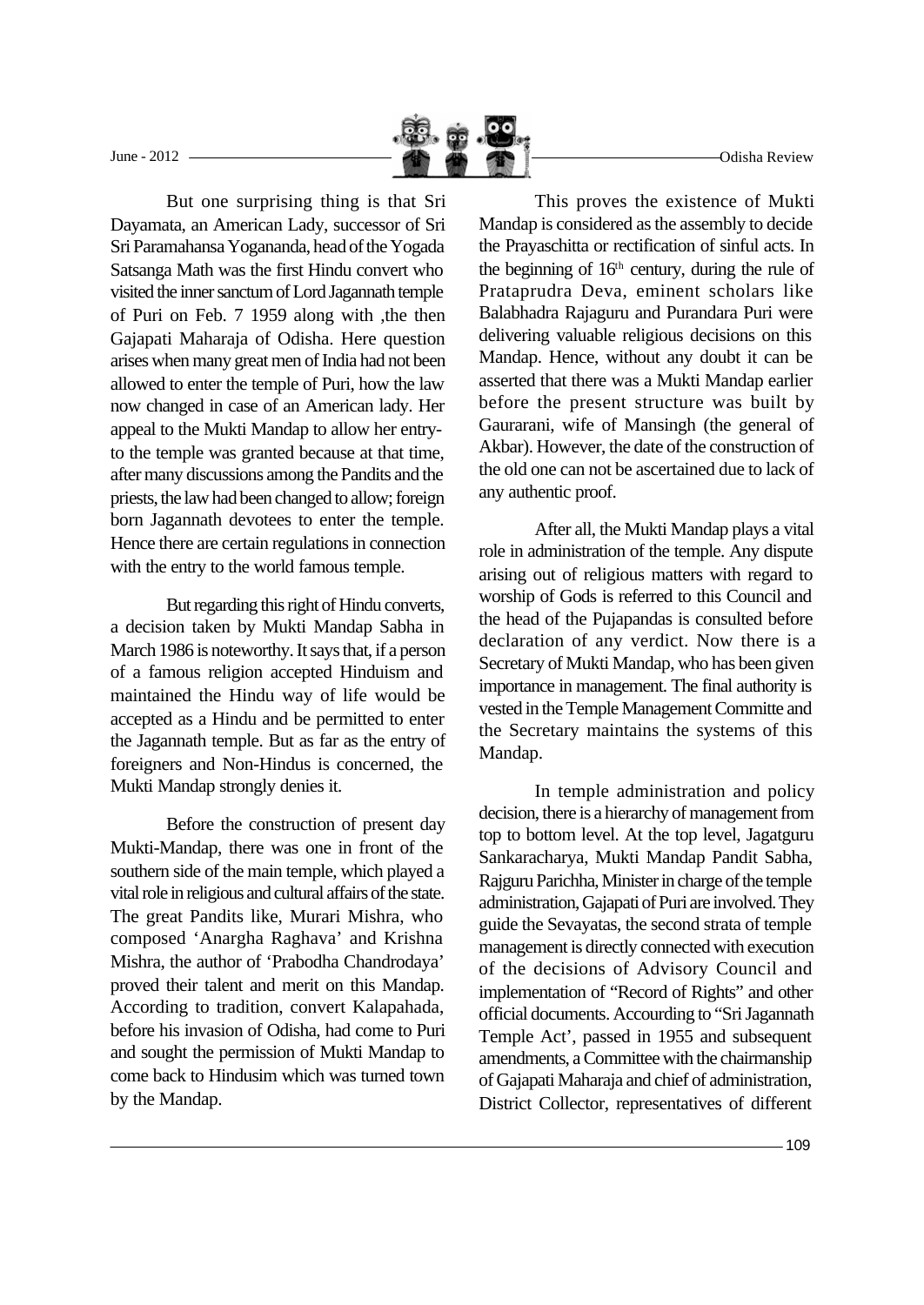Nijogas, a group of employees, as members look after temple administration. Thus the temple appears like a legal authority or an autonomous institution having three necessary functions legislative, executive and judiciary. After all, Mukti Mandap Sabha has a vital role in the temple administration.

Here a probability comes into mind that constant attacks by the Muslims on Puri temple in the past may be one of the causes for not allowing the Non-Hindus to the temple. During the Muslim period, the temple of Jagannath was considered as one of the richest temples of India, for which the Muslim plunderers had attacked upon the temple of Puri many times. According to Madala Panji, the first attack was made by Raktabahu, the Muslim Sabedar (319-323 A.D) during the period of Sobhana Dev's rule. The attack was made by Iliyas Shah, the Sultan of Bengal (1328A.D), Firoz Shah Tugluq (1352- 1378A.D), Ismaili Gazi (1509 A.D), Kalapahara, the Afagan General of Sulaiman Karani (1510A.D), Sulaiman and Osman (1529 A.D), Mirzakhuram (1601 A.D), Hasim Khan (1607 A.D), Kalyan Malla, the then Subhedar of Odisha (1611 A.D), Makram Khan (1617 A.D), Mirza Ahmed Beg (1621 A.D), Fate Khan (1645-1648 A.D), Muhammed Takki Khan (1731-1733 A.D). In this way within 165 years, the Muslims had attacked the temple continuously. They had plundered the temple, even some of them burnt the cars and images of Lord Jagannath. It is said that for the safety of the Lord Jagannath Rama Chandra Dev, the Raja of Khurdha converted himself to Islam. For which he was deprived of the grace of Lord Jagannath. So we may guess that due to the frequent attack of Muslim invaders, the Sevayatas of Puri Temple might have restricted the entry of non-Hindus to the temple.

Although, we cannot say definitely whether or not Muslims had access in to this Hindu Shrine during the Maghal period, it is evident from 'Haft-Iqllim' by Amin Ahmed Raja that in the medieval period there was no objection to Muslims to enter into the temple of Jagannath. The Muslims used to honour the Hindu shrine and the Hindus too honoured the Muslim shrine. There are also records in Odisha State Archives, Bhubaneswar testifying to Hindu-Muslim cultural assimilation through the ages. The Hindus have donated land and money for the maintenance of Muslim Shrines and the Muslims too donated land and money for the maintenance of Hindu Shrines. There are also many non-Hindus who were anxious of getting grace of Lord Jagannath by the course of time became His devotees. Among those devotees, Bhakta Salabeg was the prominent one.

Ghulam Husain Salim, author of Riyadies Salatin, throws light on the spirit of harmony and brotherhood that prevails at Puri. He says, "when the Hindus reach Purusottama first they shave their head like Muslims and at the first door of the house of Shaikh Kabir who was a great saint of his time and whose parents were weavers; they eat and drink and eat his food and water which is called in the language of that country Torani. Here, in Purusottama, the Hindus unlike their practice elsewhere eat together with the Muslims and other races. All sorts of cooked food are sold in the bazar, and Hindus or Muslims buy them and eat together and drink together".

So, the temple of Jagannath is unique centre of cultural synthesis in this regard. It may be mentioned here that the Mahanta Seva of the temple was usually entrusted to a person belonging to Muslim caste. Jagannath culture does not admit any distinction with regard to caste, creed, colour and sex. Here, the Brahmin Pandit Jagannath Das

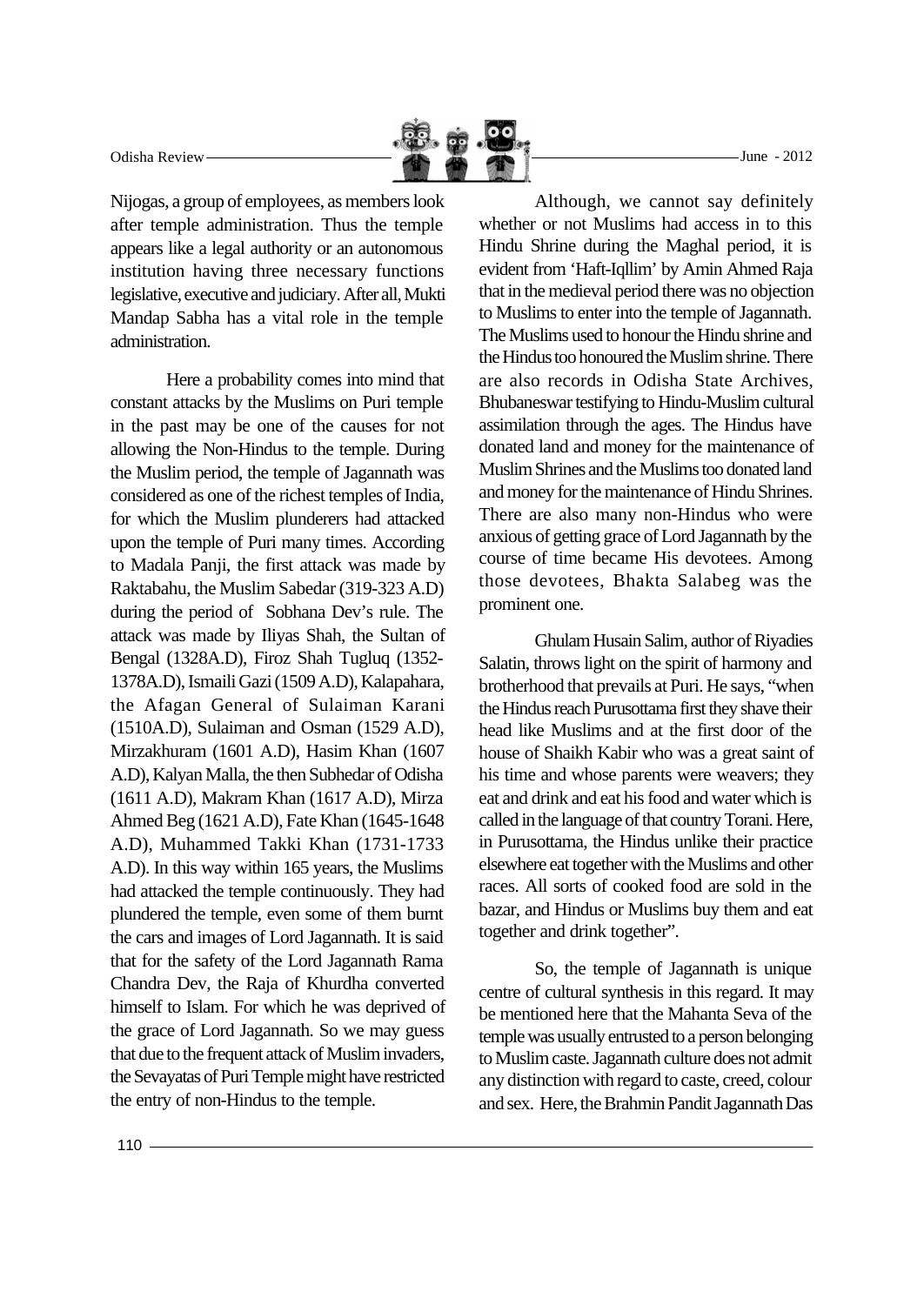

could become the disciple of the Non-Brahmin devotee, Balaram Das. Achyutananda Das, a milkman could become the friend of Chaitanya. It has allowed inter-caste marriage in the hoary past. The marriage of the Brahmin Vidyapati and Lalita, the Saura girl bears testimony to this fact. The descendants of this couple are called Daitas and they have got the monopoly to serve the deities during Anabasara every year.

Jagannath culture aims at the upliftment of the poor, the fallen and the downtrodden. Lord Jagannath is called as Patitapaban, the saviour of the fallen. Leaving behind his golden throne in Badadeula he comes into Badadanda once a year during the car festival in order to be in the midst of His devotees. This is a unique feature of Hindu culture. The temple entry is restricted to the persons of other religions. It is unconventional and unique that the peculiar God Lord Jagannath, the epitome of socialism comes to the mass, crushing all barriers of communal distinctions. The individual identity gets merged in such a collective and mass consciousness which is being experienced by everybody irrespective of caste, creed and colour.

Jagannath culture displays a unique feature of unity in diversity and it has integrated human society with the help of human values that are mentioned above. This culture has passed through many ups and downs. Surviving many onslaughts, it has consolidated its position and proved itself to be an effective and ideal culture. Human values such as tolerance, fellow feeling, unity, equality, fraternity, modesty and self-sacrifice contained in Jagannath culture have sustained and will continue to sustain human civilization for all ages to come. But in this context the purpose of our study is to allow or disallow the entry of Non-Hindus to this world famous temple. Considering different angles of such an important issue, it

would be wise not to allow the non-Hindus to the temple of Puri. From the above discussion we know that Muslims had attacked and plundered the temple of Lord Jagannath several times which greatly hurt the sentiments of the Hindus. Hence many rules and regulations were made later restricting the entry of Non-Hindus to the temple. If they are allowed to enter to the temple, it will surely hurt the sentiments of the Hindu devotees in Odisha. Lord Jagannath is the God of Universe for which once in a year, He comes to Badadanda in Car Festival to fulfill the thirst of His devotees of different religions, sects and creeds. It is also sacred duty and responsibility of the administration to provide basic amenities to lakhs of pilgrims irrespective of caste, creed or religion who come to Puri during Car Festival to have His Darshan. Service to mankind is service to God. This is the guiding factor which motivates all concerned with higher degrees of commitment and dedication.

Despite the universal tolerance of Jagannath cult, there has been made no laws in temple administration to provide rights to the non-Hindus to enter the temple. Of course, some liberal thinkers opine that provision of such an act would attract more and more tourists and pilgrims from different parts of the country and outside to come to Puri which would encourage tourism and add to the state exchequer. But a larger opinion goes against this view. At the very entrance of Lion's Gate of the temple an inscription has been written on a small marble plate which indicates that only orthodox Hindus are allowed to enter the temple of Sri Jagannath. As per this inscription, entry of non-Hindus to the temple is strictly forbidden. There is no doubt that Jagannath culture gives emphasis on religious tolerance and communal harmony. It does not admit any distinction with regard to caste, creed and colour. Still, while framing the rules and regulations for the administration of the temple, the management